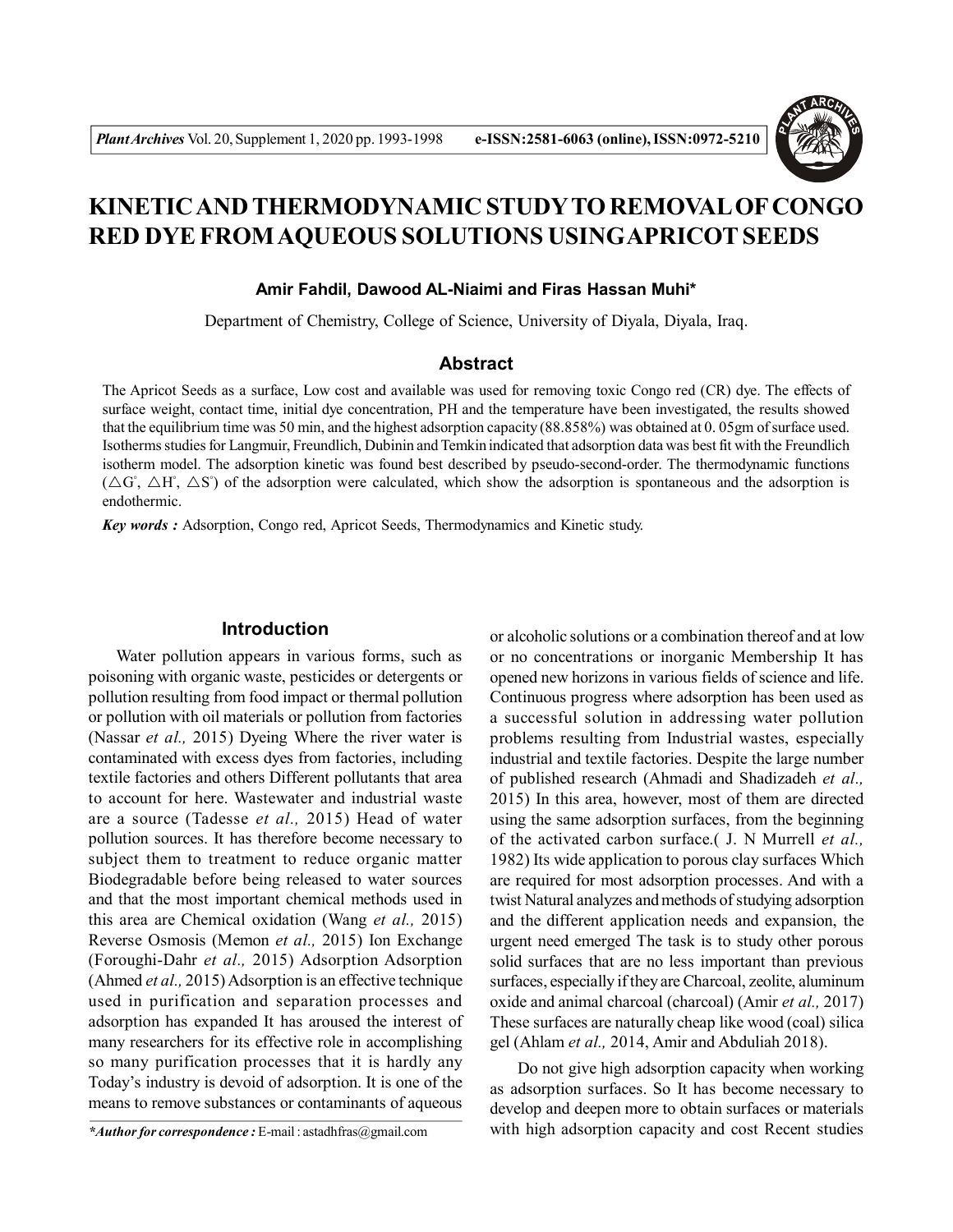have used some types of polymers Economic development Manufactured as natural acrylic tissue including cellulose. Cotton which has shown high efficiency as mazah surfaces Adsorbents in adsorption processes (Amir and Abduliah 2019).

## **Materials and Methods**

UV-Visible (Shimadzu, Jaban 1700) was used to measure the dye concentration. The PH of all aqueous solution was recorded by PH meter 7110wtw, Germany. The temperature was controlled using isothermal water bath shaker (BS-11, Korea)

## **Adsorbents preparation**

Prepare by taking a large amount of apricot seeds available in the local markets as nature waste as they were washed With distilled water to get rid of impurities and then dried at 100 ° C for 60 minutes to remove moisture after adsorbed dye. Grind well with an electric grinder and then sieve with a 100 µm sieve.

## **Preparation of congo red dye**

Congo red dye is water soluble  $(\lambda \text{ max } 497 \text{ nm})$ . A standard solution (1000 mg/L) was prepared by dissolving 1g of congo red dye in 1L of D1 water. The experimental solution were prepared by diluting the standard solution of dye with DI water to give the appropriate concentration of the desired solutions (10-50) ppm and the solutions are left for 24 hours in order to homogenize. Dilute (0.1 M) HCl and (0.1 M) NaOH was used for pH adjustment. The UV-Visible spectrometer used to determination calibration curve for congo red dye  $\lambda$  max (497 nm).

# **Results and Discussion**

## **Determine the equilibrium time**

Adsorption of congo red dye by adding 10ppm of dye solution to 0.02 gm of apricot seeds surface The results were shown in Fig. 1. The removal increases with time to reach the equilibrium time 50 min at which the highest amount of dye adsorption occurs. The amount of adsorbent increases with time to provide a large number of active sites on the adsorption surface where molecules travel. The dye from the solution to the surface is characterized by the effect of the hydrogen bonding forces that occur between the active sites of the dye and the surface. When the equilibrium state is reached in the said time, the active sites in the surface are occupied by molecules.

## **Effect of adsorbent weight**

The effect of apricot seeds on the adsorption capacity of congo red dye was studied. Different weights were taken from 0.01 to 0.05gm, and it was noted that the adsorption capacity of the dye is affected by the weight of the Adsorption is increased by increasing the surface area, the highest capacity is obtained Adsorption (85.288%) at 0.05 g, as shown in Fig. 2.

## **Effect of pH**

The effect of the acidic function on the adsorption of the congo red dye on the surface of apricot seeds was studied by changing the acid function in different concentrations of the congo red dye within the range (10-50ppm) while maintaining constant temperature at  $25^{\circ}$ C and equilibrium time (50min) as the results are shown in Fig 3.

#### **Adsorption Isotherm**

Information given by Isotherm adsorption is important. It gives an idea of how molecules are distributed between the liquid phase and the solid phase when adsorption reaches equilibrium. The adsorption isotherms of the congo red dye were studied at concentrations (10-50 ppm) and different temperatures  $(20, 25, 30, 35, 40^{\circ}C)$  to four different isotherms namely: Langmuir, Freundlich, Temkin, and Dubinin–Radushkevich isotherms respectively. All adsorbents of adsorption to the congo red dye indicate that they are S type by Giles classification. The S-type isotherm is based on the assumptions of Isotherm Freunndlich, which include that the adsorbent surface is not homogeneous. This property is general due to the different locations of adsorption are unsaturated and energy differences.

### **Langmuir Adsorption Isotherm**

The Langmuir model assumes that the effective sites obtained by adsorption are almost uniformly distributed (Homogenous), where the area of any site on the surface is fixed and the distribution of energy on the surface is uniform and adsorption It is evident that adsorption is monolayer (Amir and Donia 2018).

The linear formula of the Langmuier equation is :

$$
Ce/Qe = 1 / K_{L} q_{max} + (1/q_{max}) Ce
$$
 (3)

Where Ce is the equilibrium concentration of dye (mg/L);  $q_{max}$ , Qe are the maximum adsorption capacity corresponding to complete monolayer coverage on the surface  $(mg/g)$  and capacity at equilibrium  $(mg/g)$ , respectively; and  $K<sub>L</sub>$  is Langmuir constant (L/mg), linear relationship of (Ce/Qe) versus (Ce) gives a straight line of slope  $1/q$ max and intercept ( $1/K$ <sub>L</sub> qmax) Fig 4. For the Langmuir model, the maximal value of adsorption  $q_{\text{max}}$ was negative, which reflects the inadequacy of this model for explaining the adsorption process, although it shows a good linearity compared with other models a dimensionless constant separation factor of Langmuir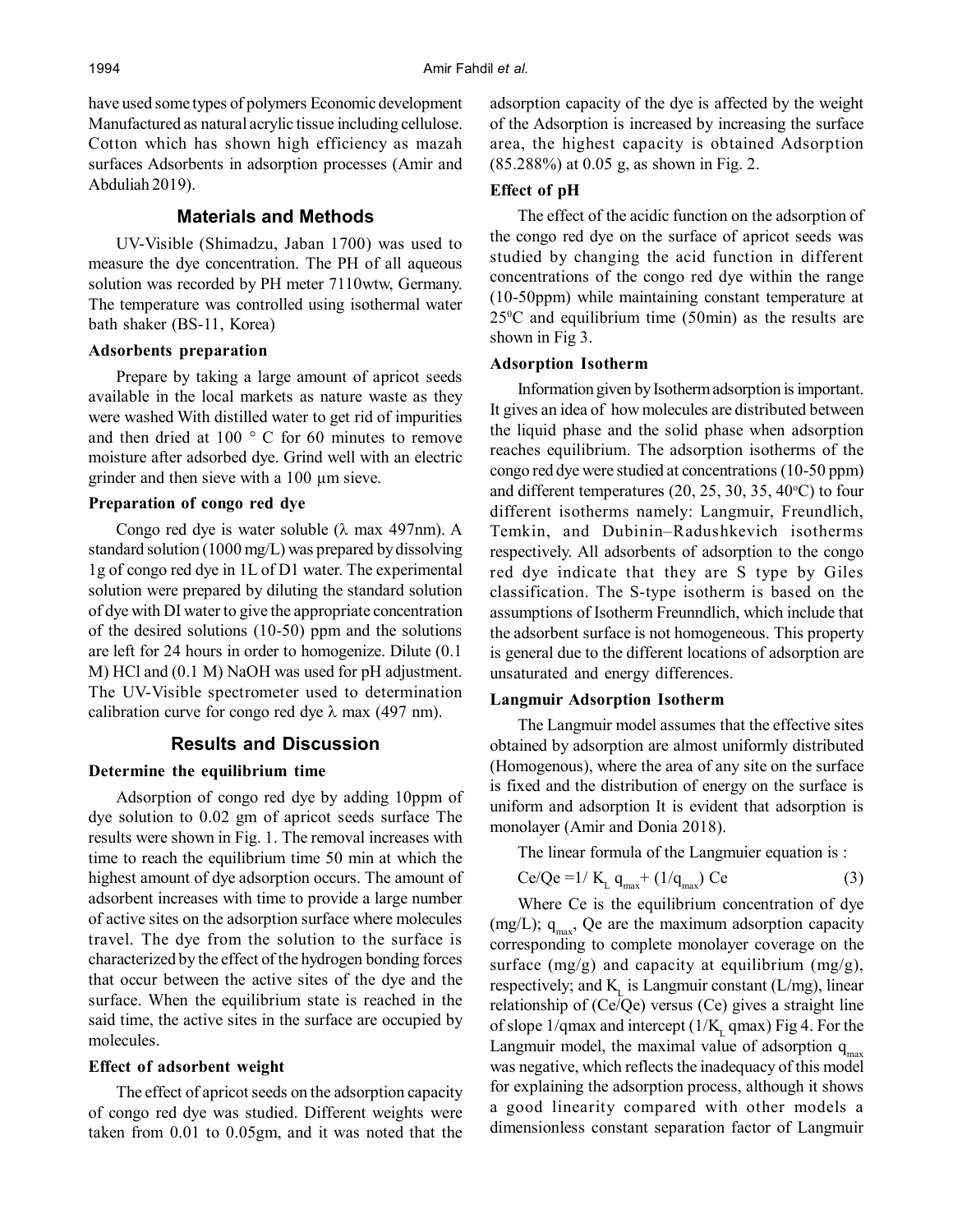| Freundlich     |       |        | Langmuir       |          |          |           |                  |  |
|----------------|-------|--------|----------------|----------|----------|-----------|------------------|--|
| $\mathbf{R}^2$ | 1/n   | K,     | $\mathbf{R}^2$ | qmax     | R.       | K,        | T(C)             |  |
| 0.9724         | 0.409 | 4.246  | 0.9948         | $-7.993$ | $-0.364$ | $-0.3741$ | 20               |  |
| 0.9818         | 0.385 | 4.507  | 0.9753         | 7.293-   | $-0.324$ | 0.4080-   | 25               |  |
| 0.9938         | 0.376 | 5.693  | 0.9853         | $-7.153$ | $-0.311$ | $-0.4209$ | 30               |  |
| 0.9917         | 0.374 | 5.222  | 0.9743         | $-7.137$ | $-0.295$ | $-0.4382$ | 35               |  |
| 0.9918         | 0.386 | 4.905  | 0.9488         | $-6.640$ | $-0.267$ | $-0.4732$ | 40               |  |
| <b>Temkin</b>  |       |        | Dubinin (DKR)  |          |          |           |                  |  |
| $\mathbf{R}^2$ | B     | KТ     | $\mathbf{R}^2$ | E        | qmax     | ß         | $T({}^{\circ}C)$ |  |
| 0.8426         | 0.968 | 31.697 | 0.9292         | 1.367    | 4.004    | 0.934     | 20               |  |
| 0.8838         | 1.411 | 34.622 | 0.9449         | 1.360    | 4.146    | 0.925     | 25               |  |
| 0.9063         | 1.937 | 35.55  | 0.9629         | 1.387    | 4.205    | 0.963     | 30               |  |
| 0.9032         | 3.258 | 35.698 | 0.9306         | 1.364    | 4.01     | 0.930     | 35               |  |
|                |       |        |                |          |          |           |                  |  |

**Table 1:** The calculated adsorption parameters of the four used isothermsm.

**Table 2:** Kinetics parameters for adsorption Congo red dye on apricot seeds.

| pseudo-second -order |                                                |               | pseudo-first -order |           |               |                    |          |                         |
|----------------------|------------------------------------------------|---------------|---------------------|-----------|---------------|--------------------|----------|-------------------------|
| $R^2$                | $K$ <sub>2</sub> g.mg <sup>-1</sup><br>$min-1$ | $q_c$ (calc.) | R <sup>2</sup>      | -1<br>min | $q_c$ (calc.) | $q_{\circ}$ (exp.) | $T(c^0)$ |                         |
|                      | 0.9148                                         | 5.3078        | 0.9501              | 0.0003    | 1.0259        | 5.3574             | 20       | (ppm)                   |
|                      | 1.2938                                         | 5.3304        | 0.9904              | 0.0002    | 1.0215        | 5.3797             | 25       |                         |
|                      | 1.87                                           | 5.347         | 0.9624              | 0.0001    | 1.0169        | 5.3894             | 30       | $\overline{10}$         |
|                      | 2.7319                                         | 5.3475        | 0.8934              | 0.00009   | 1.0149        | 5.3967             | 35       | $\mathbf{H}$<br>$\circ$ |
|                      | 3.1773                                         | 5.3734        | 0.9656              | 0.00008   | 1.0120        | 5.4113             | 40       | Ö                       |

**Table 3:** Values of thermodynamic functions for adsorption Congo red dye apricot seeds.

| 40 °C     | 35 °C     | 30 °C     | $°C$ 25                   | $20^{\circ}$ C | Thermodynamic                        | $Co$ (mg/L)     |
|-----------|-----------|-----------|---------------------------|----------------|--------------------------------------|-----------------|
|           |           |           |                           |                |                                      | <b>Function</b> |
|           |           |           |                           |                | $H \triangle$                        |                 |
| 0.2362    |           |           |                           |                | $kJ$ .mol $^{-1}$                    | 50ppm           |
|           |           |           |                           |                | $G \triangle$                        |                 |
| $-7.2733$ | $-7.0406$ | $-6.7867$ | $-6.5899$                 | $-6.4251$      | $kJ$ .mol $^{-1}$                    |                 |
|           |           |           |                           |                | $S \wedge$                           |                 |
| 0.02399   | 0.02362   |           | $0.02317$ 0.02290 0.02273 |                | kJ.mol <sup>-1</sup> K <sup>-1</sup> |                 |





isotherm  $(R<sub>L</sub>)$  was also calculated using equation (Amir and Sara 2017).

$$
R_{L} = 1 / (1 + K_{L}C_{0})
$$
 (4)

Where C' is the initial concentration of Congo red dye solution (mg/L) and  $K_L$  (L/mg).

## **Freundlich Isotherm**

It is considered one of the most important isothermic equations used when the surfaces are not homogeneous, potential energy changes are irregular due to the occurrence of adsorption sites at varying levels of energy. Developed a Friendlich equation to represent the change in the amount of adsorbent (Qe) in the unit area or mass of the adsorbent with pressure or concentration of equilibrium (Ce) Write the Friendlich equation as follows (Amir and Donia 2019).

$$
Qe = KF Ce 1/n
$$
 (5)

Qe: Weight of adsorbed material in mg / g

Ce: Concentration at equilibrium in mg / l

- $K_f$ : the Friendlich constant it is a measure of adsorption capacity
- n :a constant value that expresses adsorption affinity and depends on the type of surface and the nature of the adsorbent and temperature.

Taking the algorithm of both sides of the equation (5) becomes as follows :

$$
\ln Qe = \ln kF + 1 / \ln Ce \tag{6}
$$

When plotting lnQe vs. LnCe we get a linear relationship with a slope of  $(1/n)$  and an intersection lnKf as shown In the Fig. 5. The Freundlich constant  $(K_F)$  decreasing with increasing the temperature, that is an indication for exothermic.

# **Temkin isotherm**

The Temkin isotherm in the linear form has been used as the following equation (Aseel and Karim 2018).

$$
Qe = B \ln K_{T} + B \ln Ce
$$

$$
(\mathbf{7})
$$

Where Q is the quantity of the substance adsorbed in mg / g

 Ce: Concentration at equilibrium in units of  $g / 1$  or mg  $/ 1$ 

R : is the gas constant 8.314 J. mol<sup>-1</sup>.deg<sup>-1</sup>

T: temperature in unit K

 $B, K<sub>T</sub>$  are the constants of Timken where  $B = RT / b$  are calculated from the slope and intercept respectively of curve between the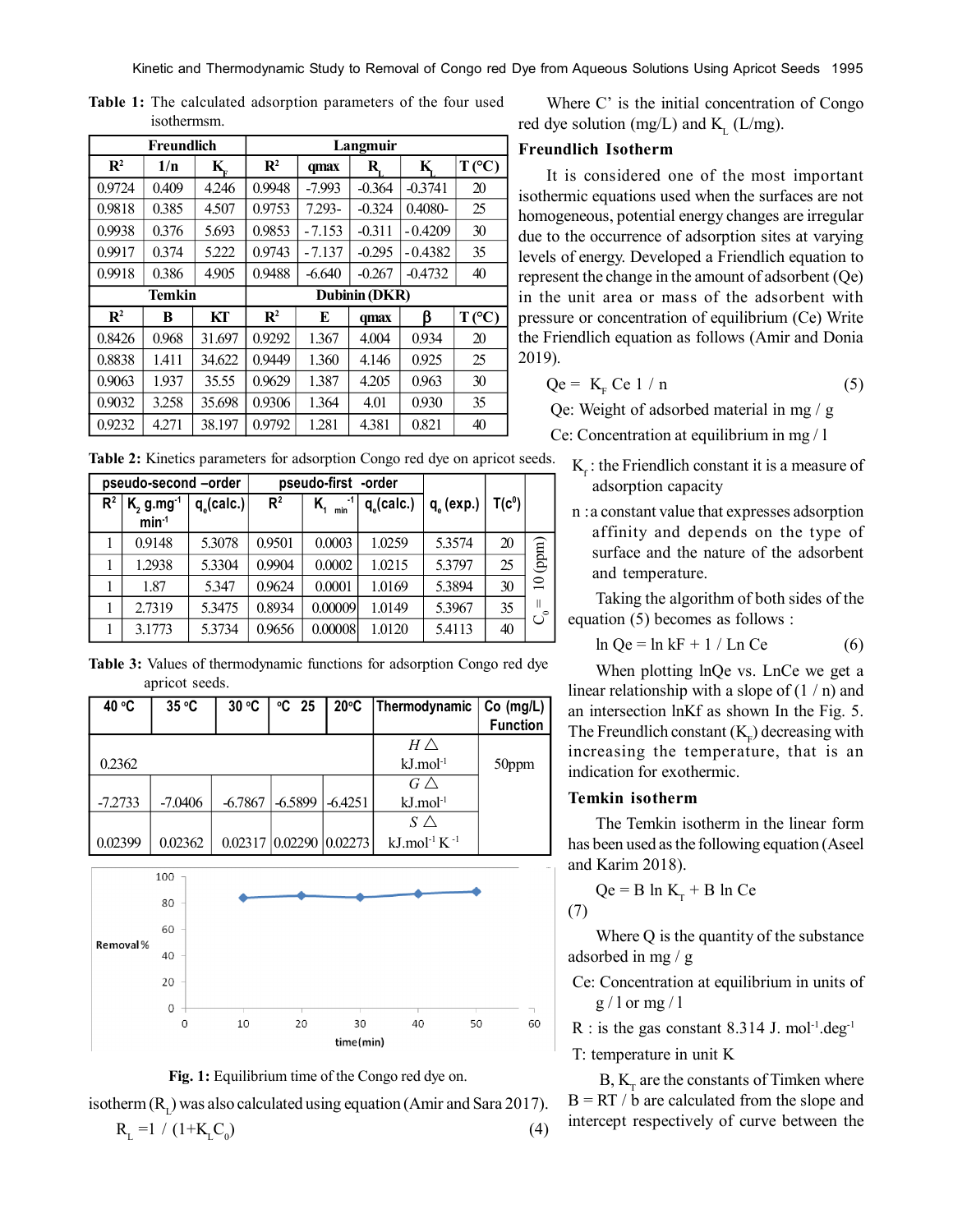

**Fig. 2:** Adsorbent weight of congo red dye on apricot seeds.



**Fig. 3**: Effect of" PH on the adsorption of congo red dye on apricot seeds.



**Fig. 4:** Isotherm Langmuir for congo red dye on apricot seeds.



**Fig. 5:** Isotherm Freundlich for congo red dyes on apricot seeds.



**Fig. 6**: Isotherm Temkin for congo red dyes on apricot seeds.

Qe and ln Ce as in Fig. 6. **Dubinin Isotherm (DKR)**



**Fig. 7:** Isotherm Dubinin for congo red dyes on apricot seeds.



**Fig. 8:** Plot of pseudo-first order model of Congo red dye on apricot seeds.



**Fig. 9:** Plot of pseudo- second order model of Congo red dye on apricot seeds.

Radushkevich (DKR) model proposed by Dubinin, which does not assume a homogenous surface of sorbent. It is applied to determine the adsorption mechanism (physical or chemical). The linear form of (DKR) is as follows (Amir and Abduliah 2018).

$$
\ln Q_e = \ln q_{max} - \beta \varepsilon^2 \tag{8}
$$

Where  $q_{max}$  is the maximum sorption capacity (mg/ g),  $\beta$  is the activity coefficient related to mean sorption energy (mol<sup>2</sup>/  $J^2$ ), and  $\varepsilon$  is the Polanyi potential defined as:

$$
\varepsilon = RT \ln (1 + 1/Ce) \tag{9}
$$

Where R is the gas constant (KJ/mol. K). The slope of the plot of lnqe versus  $\varepsilon^2$  gives  $\beta$  and the intercept yields the sorption capacity  $q_{max}$ , as shown in Fig 7. Prediction of the adsorption mechanism (physical or chemical) can be done by calculating the value of the mean sorption energy, E (J/mol), from the following equation(Amir and Abduliah 2019).

$$
E = (-2 \beta)^{-0.5} \tag{10}
$$

The values of  $\beta$ ,  $q_{max}$ , E and  $R^2$  as a function of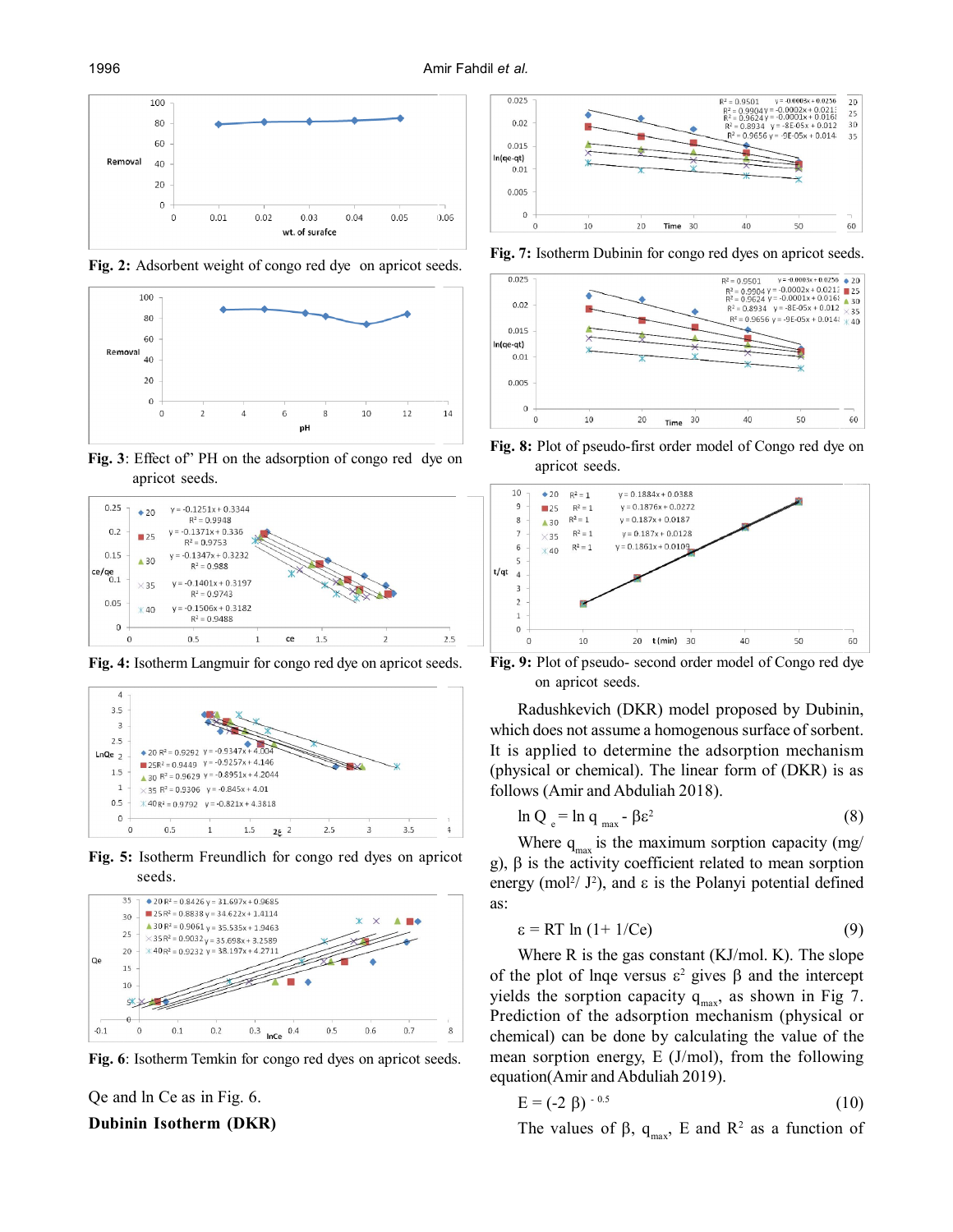temperature are listed in (Table 1). If the values of E were less than 8 KJ/mol, the mechanism maybe a physical adsorption, while E values between 8-16 KJ/mol assumes the adsorption to be controlled by ion exchange, and E greater than 16 KJ/mol presume a particle diffusion mechanism (chemical process). It can be observed that the values of E may be physical (electrostatic) in nature.

## **Study of thermodynamic variables**

The values of thermodynamic functions are very important in the interpretation of many interactions (especially the process of adsorption) in terms of their direction and the nature of the forces controlling them, as well as they give a good description of the nature of the regularity of molecules in different systems resulting from molecular interventions of all kinds. The enthalpy value ( $\triangle H$ ) is a direct measure of the interference forces between the emitted molecule and the surface of adsorbent. The results of the thermodynamic functions are shown in (Table 3). Thermodynamic values ( $\triangle S^{\circ}$ ,  $\Delta G^{\circ}$ ,  $\Delta H^{\circ}$ ) were calculated  $\Delta G^{\circ}$  values were calculated from equation (Amir and Donia 2019).

$$
\triangle G^{\circ} = \text{``RT lnK} \tag{11}
$$

That's where K : equilibrium constant

The amount of heat associated with the adsorption ( $\triangle H$ ) was calculated by plotting InX<sub>m</sub> versus (1 / T) from slope get  $(\triangle H)$  according to the equation:

$$
\ln \text{Xm} = -\text{dH} / \text{T} + \text{K} \tag{12}
$$

It was found that the adsorption of the congo red dye on the surface of apricot seeds is spontaneous and through a Gibbs relationship, the change in the entropy  $(\triangle S)$  can be determined from the following relationship:

$$
\Delta G = \Delta H - T \Delta S \tag{13}
$$

## **Adsorption Kinetics**

The kinetic study was performed on adsorption of the eosin dye using the batch method at 10ppm concentration and in a range of thermal degrees (293- 313K). The following equation was applied (Ghosh *et al.,* 2002) :

$$
\ln (qe - qt) = \ln qe - k_1 t \qquad (14)
$$
  
t/qt = 1/k<sub>2</sub>qe<sup>2</sup> + (1/q<sub>e</sub>) t \qquad (15)

Where  $qe \, (mg/g)$  is the equilibrium sorption capacity and qt (mg/g) is the amount of dye adsorbed at time t (min),  $k_1$  (min<sup>-1</sup>) is the rate constant pseudo first-order and  $k_2$  rate constant pseudo second -order (g/mg.min). Values of  $k_1$  and  $k_2$  were obtained from the slope of the plot of ln(qe-qt) vs. time and t/qt versus time respectively. as shown in Fig. (8 and 9). The adsorption kinetic parameters are indicated in (Table 2). The correlation

coefficients of the liner curves of both kinetics shows that the process more likely follows a second order kinetics.

## **Conclusions**

Through this study, it was concluded that the apricot seeds have a high efficiency as a low cost, available and harmless surface adsorbent. The adsorption process is influenced by h surface weight, contact time, primary concentration, pH and temperature, also showed that adsorption is subjected to freundlich isotherms and is possible in degrees Low heat. and also  $q_{\text{max}}$  were very close to the  $q_{exp}$  for the pseudo –second order rate kinetics, The Freundlich constant  $(K_F)$  decreasing with increasing the temperature, that is an indication for exothermic.  $E <$ 8KJ/mol indicates the physical force influence. Thermodynamic studies have shown that adsorption is heat-emitting and spontaneously. It was found that the pseudo –second order model might have followed by the adsorption process as supported by correlation coefficients of the linear plots.

## **References**

- Ahmed, M.J. and S.K. Theydan (2015). "Adsorptive removal of p-nitrophenol on microporous activated carbon by FeCl. activation: equilibrium and kinetics studies". *Desalination and Water Treatment*, **55(2):** 522-531.
- Ahmadi, M.A. and S.R. Shadizadeh (2015). "Experimental investigation of a natural surfactant adsorption on shalesandstone reservoir rocks: Static and dynamic conditions". *Fuel,* **159:** 15-26. (2015).
- Ahlam, M.S. Anfal (2014). Kinetic study of Adsorption Rhodamine 6G dye from aqueous solutions using Bentonite clay". *American J. of Environmental Engineering*, **4(1):** 11-17.
- Amir, F., D. AL-Niaimi, abd AL-Rahman Khuheir AL-Taie and M. Ismail Mubarak (2017). Study Eosin dye adsorption on the surface Wheat Chaff". *Diyala Journal for Pure Sciences*, **13(1):** 42-59.
- Amir, F., D. Al-Niaimi, A. Ahmed Olaiway (2018). " Adsorption of Orange G Dye from Aqueous Solutions Using Manganese Oxide Nanoparticles", *J. Biochem. Tech*., **9(3):** 31-38.
- Amir, F., D. Al- Niaimi and A. Ahmed Olaiway (2019). Removal of Orange G Dye from Aqueous Solutions Using Graphene oxide/Magnesium oxide Nano composite. *International Journal of Research in Pharmacy and Chemistry*, **9(1):** 1- 16.
- Amir, F. (2019). Dawood AL-Niaimi, Ghalib I Atiya and Donia Aabdulateef, " Thermodynamics and kinetic study of the Eosin Dye removal from aqueous solution by ZnO Nanoparticles". *Diyala Journal for pure sciences*, **15(1):** 53-73.